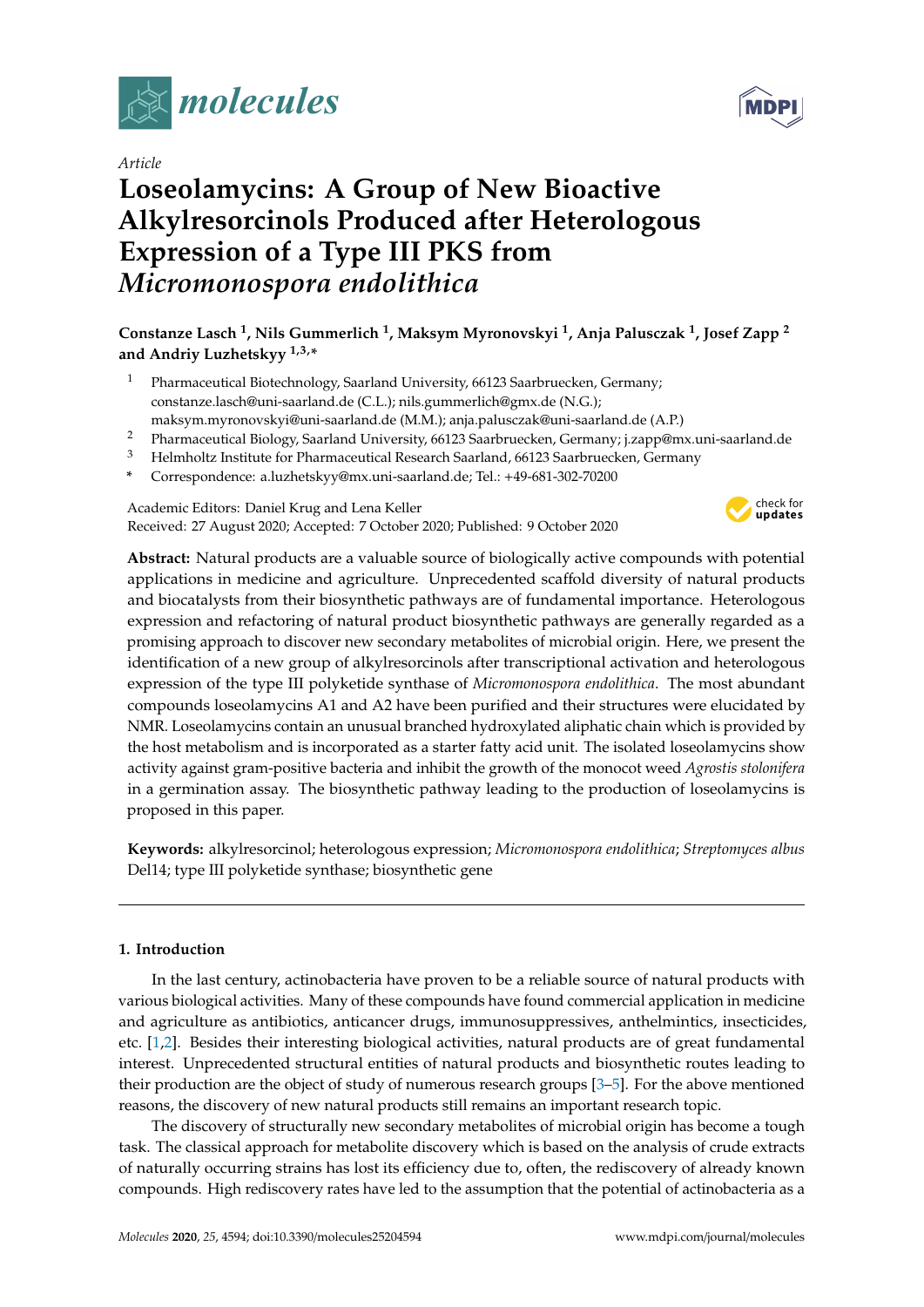source of new natural products is exhausted [\[6\]](#page-9-0). However, the constantly growing amount of genomic data implies that the potential of actinobacteria to produce secondary metabolites greatly exceeds the number of compounds isolated from the strains. Obviously, only few pathways from several dozens encoded in the genome of each single actinobacterial strain are efficiently expressed under standard laboratory conditions. A great amount of natural product biosynthetic pathways remains silent or is expressed on a very low level in laboratory, preventing the encoded compounds from being discovered. This situation enforced the need for new strategies to uncover the biosynthetic potential inhered in actinobacteria [\[7,](#page-9-1)[8\]](#page-9-2). The availability of genome sequencing data as well as of genome-optimized actinobacterial chassis strains led to the development of a new heterologous expression approach for the discovery of new natural products [\[9\]](#page-9-3). The genes encoding biosynthetic pathways potentially leading to new compounds are first identified in the genomes with the help of established secondary metabolite genome mining tools. The identified pathways are then cloned and expressed in a panel of optimized heterologous host strains. This technique of heterologous gene expression allows the targeted expression of promising natural products encoding gene clusters and almost completely eliminates the problem of assignment of the identified natural products to the biosynthetic clusters responsible for their production [\[10\]](#page-9-4). Optimized levels of biosynthetic precursors and simplified metabolic background of heterologous expression hosts positively affect the production yields of the expressed compounds and simplify their purification for structure elucidation and biological activity studies [\[11](#page-9-5)[,12\]](#page-9-6). Due to the mentioned advantages, the heterologous expression approach is regarded as superior to the classical one and is believed to solve the rediscovery problem [\[10\]](#page-9-4).

In this work, we present the discovery and characterization of structurally new and biologically active compounds. The isolated compounds belong to the alkylresorcinol family of natural products and were given the name loseolamycins. The production of loseolamycins was achieved through the transcriptional activation of the gene encoding a type III polyketide synthase from *Micromonospora endolithica* and its heterologous expression in the cluster-free *Streptomyces albus* Del14 strain. The most abundant products, loseolamycins A1 and A2, were successfully isolated and their structures were solved by NMR. Loseolamycins possess an unusual branched aliphatic chain which is hydroxylated in the one but last position. Individual loseolamycins differ in the length of the chain and its saturation grade. The bioactivity studies revealed antibacterial and herbicidal activities of loseolamycins. The biosynthetic route leading to the production of loseolamycins is discussed in this paper.

#### **2. Results and Discussion**

#### *2.1. Identification and Expression of the Type III PKS Gene*

Strains of the class of actinobacteria not belonging to the ubiquitous genus of *Streptomyces* are usually referred to as rare. They are frequently underexplored and represent a remarkable source for new metabolites. In the frame of the project aiming to discover new natural products through heterologous expression, the rare actinomycete *Micromonospora endolithica* has been chosen as a source of secondary metabolite clusters. The putative clusters encoding the production of natural products were identified and annotated in the chromosome of the strain using the genome mining software antiSMASH [\[13\]](#page-9-7). To facilitate the heterologous expression of the identified clusters, a genomic library of *M. endolithica* was constructed on an integrative BAC vector. In this study, we focused on gene *LU17765\_001730* encoding a putative type III polyketide synthase [\[14\]](#page-9-8). From this point on, the gene *LU17765\_001730* is designated in the text as *losA*. The BAC I7 containing the *losA* gene was selected from the constructed genomic library. A 24-kb fragment of the *M. endolithica* chromosome is cloned in BAC I7. Besides the gene *losA*, 24 open reading frames were annotated within the cloned fragment (Figure [1,](#page-2-0) Table [1\)](#page-2-1). In order to express the *losA* gene heterologously, the BAC I7 was transferred into the genome-minimized host *Streptomyces albus* Del14 by conjugation [\[15\]](#page-9-9). The obtained exconjugant strain *S. albus* I7 was analyzed for the production of new compounds. For this purpose, the constructed strain *S. albus* I7 harboring the *losA* gene was cultivated in the production medium DNPM. The *S. albus* Del14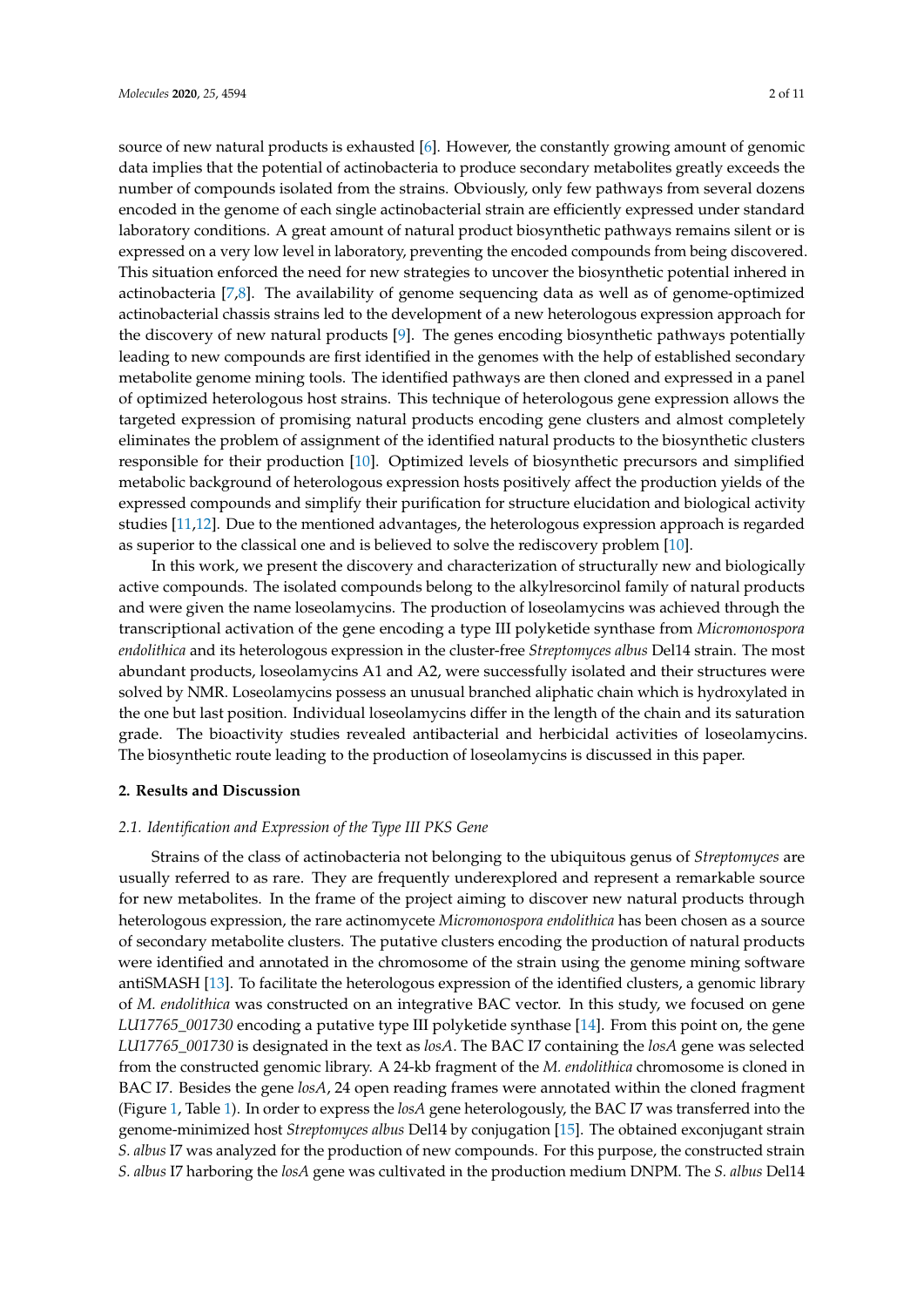strain was used as negative control. LC-MS analysis of the culture extracts did not reveal any new peaks in the culture of the recombinant strain. One of the possible reasons for the failed heterologous expression might be poor expression of the *losA* gene in heterologous environment.

<span id="page-2-0"></span>

*losA* encoding the putative type III PKS is highlighted in dark grey. The arrow indicates the insertion position of the promoter cassette. **Figure 1.** Gene organization of the *M. endolithica* chromosomal fragment cloned in BAC I7. The gene

| Gene           | Identifier     | <b>Putative Function</b>                                 |  |  |  |
|----------------|----------------|----------------------------------------------------------|--|--|--|
| 1              | LU17765_001550 | L-aspartate oxidase                                      |  |  |  |
| $\overline{2}$ | LU17765_001560 | carboxylating nicotinate-nucleotide diphosphorylase      |  |  |  |
| 3              | LU17765_001570 | Type III pantothenate kinase                             |  |  |  |
| 4              | LU17765_001580 | putative methyltransferase                               |  |  |  |
| 5              | LU17765_001590 | putative methyltransferase                               |  |  |  |
| 6              | LU17765_001600 | Lysine-tRNA ligase                                       |  |  |  |
| 7              | LU17765_001610 | Nucleoid-associated protein Lsr2                         |  |  |  |
| 8              | LU17765_001620 | ATP-dependent Clp protease ATP-binding subunit           |  |  |  |
| 9              | LU17765_001630 | A/G-specific adenine glycosylase                         |  |  |  |
| 10             | LU17765_001640 | ACT domain-containing protein                            |  |  |  |
| 11             | LU17765_001650 | Peptide deformylase                                      |  |  |  |
| 12             | LU17765_001660 | Hypothetical protein                                     |  |  |  |
| 13             | LU17765_001670 | DNA integrity scanning protein DisA                      |  |  |  |
| 14             | LU17765_001680 | DNA repair protein RadA                                  |  |  |  |
| 15             | LU17765_001690 | Hypothetical protein                                     |  |  |  |
| 16             | LU17765_001700 | UbiA family prenyltransferase                            |  |  |  |
| 17             | LU17765_001710 | putative methyltransferase                               |  |  |  |
| 18             | LU17765_001720 | acyl-CoA dehydrogenase                                   |  |  |  |
| 19 [losA]      | LU17765_001730 | type III polyketide synthase                             |  |  |  |
| 20             | LU17765_001740 | Hypothetical protein                                     |  |  |  |
| 21             | LU17765_001750 | Hypothetical protein                                     |  |  |  |
| 22             | LU17765_001760 | CarD family transcriptional regulator                    |  |  |  |
| 23             | LU17765_001770 | 2-C-methyl-D-erythritol 4-phosphate cytidylyltransferase |  |  |  |
| 24             | LU17765_001780 | 2-C-methyl-p-erythritol 2,4-cyclodiphosphate synthase    |  |  |  |
| 25             | LU17765_001790 | tetratricopeptide repeat protein                         |  |  |  |

<span id="page-2-1"></span>Table 1. Proposed functions of the genes in the chromosomal fragment cloned in BAC I7.

To obtain the product of the type III PKS encoded by the *losA* gene, the latter was transcriptionally activated. The promoter cassette was PCR amplified and inserted in front of the *losA* gene by Red/ET [\[12](#page-9-6)[,16\]](#page-9-10). In the obtained BAC I7act, the *losA* gene was set under the control of the strong synthetic promoter TS61 [\[17\]](#page-9-11). The constructed BAC was transferred into the *S. albus* Del14 strain by using LC-MS. This analysis revealed a number of new compounds in the extract of *S. albus* I7act which could not be observed in the extract of the control strain *S. albus* Del14 (Figure [2\)](#page-3-0). Six most abundant compounds were the object of this study. For the sake of simplicity these compounds will be designated in the text by the numbers 1 to 6. Besides UV/Vis detection, the compounds were analyzed with high-resolution mass spectrometry. Dissolved in methanol the compounds show a  $\lambda_{\max}$  of 272 nm (Figure S1) and their experimental monoisotopic masses were calculated as follows: 336.2656 Da (compound 1), 336.2657 Da (compound 2), 334.2502 Da (compound 3), 334.2497 Da (compound 4), 348.2651 Da (compound 5), and 362.2813 Da (compound 6). The following molecular formulas were determined for the compounds 1 to 6:  $C_{21}H_{36}O_3$  (compound 1),  $C_{21}H_{36}O_3$  (compound 2),  $C_{21}H_{34}O_3$ conjugation and the secondary metabolite profile of the obtained *S. albus* I7act strain was analyzed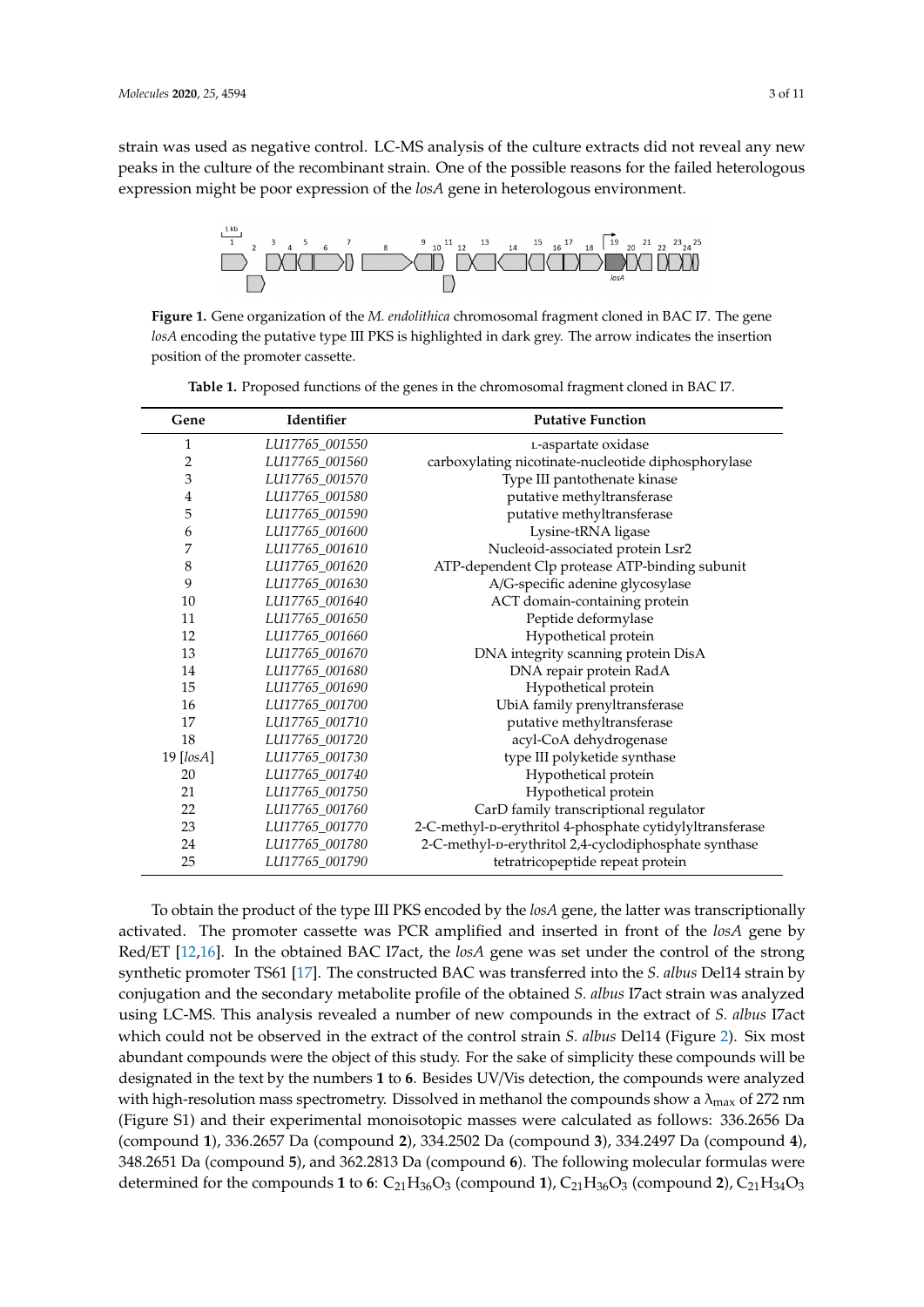(compound 3),  $C_{21}H_{34}O_3$  (compound 4),  $C_{22}H_{36}O_3$  (compound 5), and  $C_{23}H_{38}O_3$  (compound 6) (Figure S2). The differences in the identified monoisotopic masses as well as the retention times of the compounds 1 to 6 indicate that they are probably structurally related. The pairs of the compounds 1, 2 and 3, 4 have similar monoisotopic masses, meaning that they might be constitutional isomers. The mass difference of 2 Da between the groups of compounds 1, 2 and 3, 4 implies that the corresponding compounds differ from each other in saturation grade of the alkyl chain. The mass difference of 14 Da between compound **5** and the group of compounds **3** and **4** suggests that the former contains one additional methylene group compared to the latter compounds. Similarly, compound 6 likely contains an additional methylene group compared to **5**.

<span id="page-3-0"></span>

Figure 2. LC-MS analysis of loseolamycin production (compounds 1 to 6) by the strain S. albus I7 act. (A,C,E,G,I,K)—extracted ion chromatograms of crude extract of S. albus I7act showing the production of the compounds 1, 2, 3, 4, 5, and 6, respectively. (B,D,F,H,J,L)—extracted ion chromatograms of crude extract of the negative control strain S. *albus* Del14. Compounds **1** to **6** cannot be detected in the extract of the control strain. The extracted mass ranges are shown on each single chromatogram.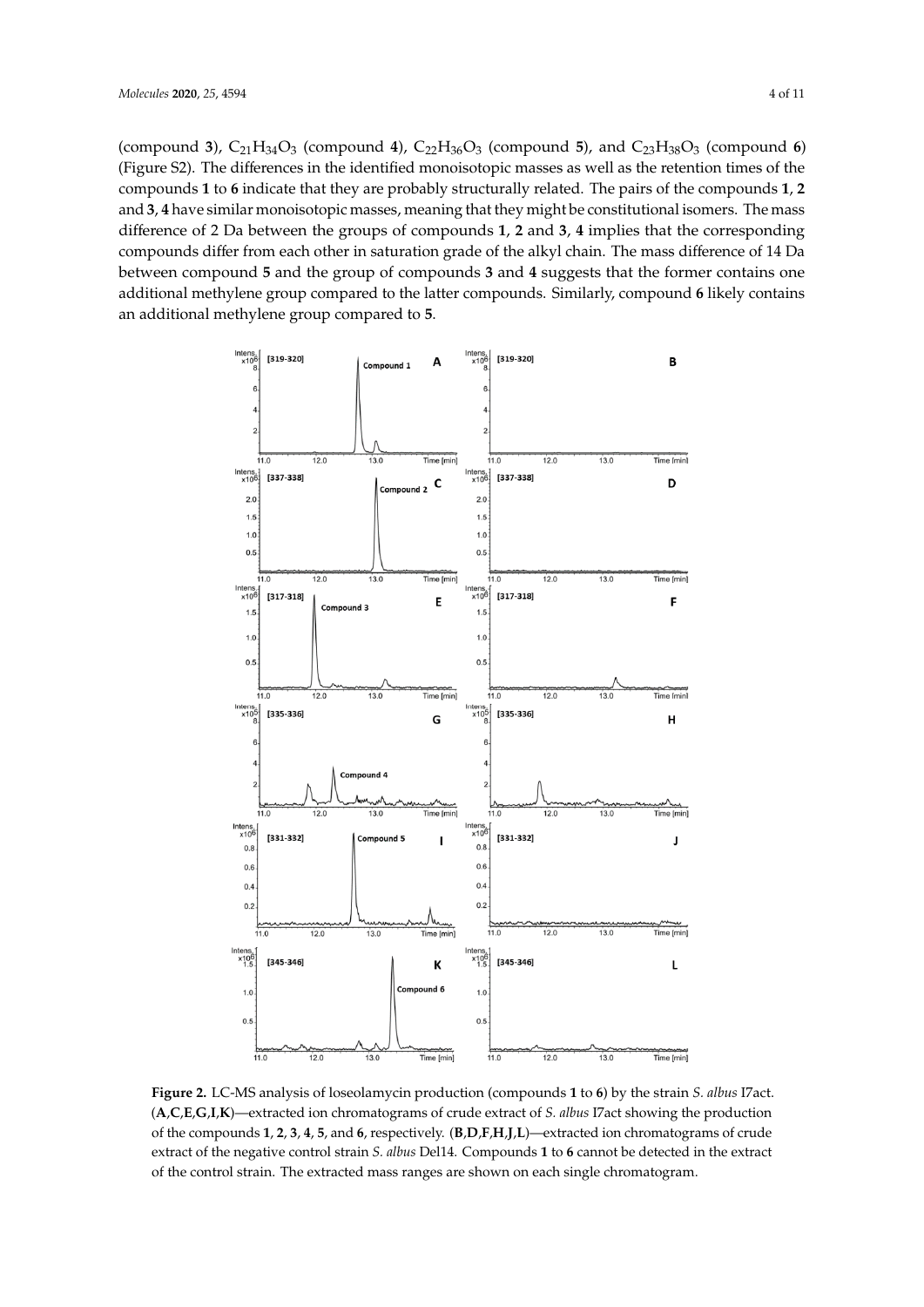The identified high-resolution monoisotopic masses of the compounds 1 to 6 were used for a search in the Dictionary of Natural Products (DNP) database of natural products. This search did not generate any matches. Further, the metabolic profiling of the wild type strain *M. endolithica* did not reveal the mass signals of compounds **1** to **6**. We therefore assumed that the identified compounds **1** to **6**. **6** might be new and heterologous expression facilitates their production under laboratory conditions.

# *2.2. Purification and Structure Elucidation 2.2. Purification and Structure Elucidation*

The results of the high-resolution LC-MS analysis and database surveys indicate that the The results of the high-resolution LC-MS analysis and database surveys indicate that the compounds identified after activation of the *losA* gene might be new. In order to obtain structural compounds identified after activation of the *losA* gene might be new. In order to obtain structural information about the detected compounds, we set out to purify them. For this purpose, the *S. albus* information about the detected compounds, we set out to purify them. For this purpose, the *S. albus* I7act strain was inoculated into 10 L of the production medium. The biosynthetic products were I7act strain was inoculated into 10 L of the production medium. The biosynthetic products were extracted from the culture broth with ethyl acetate and the organic solvent was evaporated under extracted from the culture broth with ethyl acetate and the organic solvent was evaporated under vacuum. The compounds **1** to **6** were purified using size-exclusion and reverse phase chromatography vacuum. The compounds **1** to **6** were purified using size-exclusion and reverse phase (Figure S3). Only the compounds **1** and **2** with the determined monoisotopic masses of 336.2656 Da chromatography (Figure S3). Only the compounds **1** and **2** with the determined monoisotopic and 336.2657 Da were isolated in quantities sufficient for structure elucidation by NMR spectroscopy (approximately 1 mg). The other four compounds (3, 4, 5, and 6) were purified in submilligram quantities which were not sufficient to perform structure elucidation by NMR. All of the isolated compounds showed yellowish color and oily consistency.

<span id="page-4-0"></span>The structure elucidation of compounds **1** and **2** was performed using nuclear magnet resonance The structure elucidation of compounds **1** and **2** was performed using nuclear magnet spectroscopy (<sup>1</sup>H-NMR, HSQCed, HMBC, <sup>1</sup>H-<sup>1</sup>H-COSY, and <sup>13</sup>C-NMR) (Figure [3\)](#page-4-0). All observed chemical shifts and correlations are presented in Table [2](#page-4-1) (Figures S4–S11).



**Figure 3.** Structures of the loseolamycins A1 and A2 with numbered atoms according to the NMR **Figure 3.** Structures of the loseolamycins A1 and A2 with numbered atoms according to the NMR data.

| 1-Loseolamycin A1  |                         |                                  | 2-Loseolamycin A2          |                |                         |
|--------------------|-------------------------|----------------------------------|----------------------------|----------------|-------------------------|
| Position           | $\delta_{\rm C}$ , Type | $\delta_{\rm H}$ , Type (J [Hz]) | $\mathbf{HMBC}$ $^1$       | Position       | $\delta_{\rm H}$ , Type |
| 1                  | 158.14, C               |                                  |                            | 1              |                         |
| 2                  | 99.91, CH               | 5.98, s                          | 3, 4, 6                    | $\overline{2}$ | 5.98, m                 |
| 3                  | 158.14, C               |                                  |                            | 3              |                         |
| 4                  | 106.24, CH              | 5.99, s                          | 3, 6, 1'                   | 4              | 5.98, m                 |
| 5                  | 144.15, C               |                                  |                            | 5              |                         |
| 6                  | 106.24, CH              | 5.99, s                          | 3, 4, 1'                   | 6              | 5.98, m                 |
| 1'                 | 35.24, CH2              | 2.33, dd, 7.5 Hz                 | 5, 4, 6, 2', 8'            | 1'             | 2.32, m                 |
| $2^{\prime}$       | 30.67, CH2              | 1.45, m                          |                            | $2^{\prime}$   | 1.44, m                 |
| 3'                 | 29.77, CH2              | $1.15 - 1.24$ , m                |                            | 3'             | $1.15 - 1.34$ , m       |
| 4'                 | 29.10, CH2              | $1.15 - 1.24$ , m                |                            | 4'             | $1.15 - 1.34$ , m       |
| 5'                 | 29.02, CH2              | $1.15 - 1.24$ , m                |                            | 5'             | $1.15 - 1.34$ , m       |
| $6^{\prime}$       | 29.02, CH2              | $1.15 - 1.24$ , m                |                            | $6^{\prime}$   | $1.15 - 1.34$ , m       |
| 7'                 | 29.01, CH2              | $1.15 - 1.24$ , m                |                            | 7'             | $1.15 - 1.34$ , m       |
| 8'                 | 28.99, CH2              | $1.15 - 1.24$ , m                |                            | 8'             | $1.15 - 1.34$ , m       |
| 9'                 | 28.87, CH2              | $1.15 - 1.24$ , m                |                            | 9'             | $1.15 - 1.34$ , m       |
| 10'                | 28.64, CH2              | $1.15 - 1.24$ , m                |                            | 10'            | $1.15 - 1.34$ , m       |
| 11'                | 23.83, CH2              | 1.26, m                          | 9', 14', 1'', 8', 12', 13' | 11'            | $1.15 - 1.34$ , m       |
| 12'                | 43.67, CH2              | 1.29, m                          | 13', 14', 1'', 10'         | 12'            | 1.44, m                 |
| 13'                | 68.70, C                |                                  |                            | 13'            | 1.52, m                 |
| 14'                | 29.25, CH3              | 1.03, s                          | 13', 12', 1'', 11'         | 14'            | 4.35, m                 |
| $1^{\prime\prime}$ | 29.25, CH3              | 1.03, s                          | 13', 12', 14', 11'         | 15'            | 1.49, d                 |
| $1-OH$             |                         | 9.01, s br                       |                            | $1-OH$         | 9.06, s br              |
| $3-OH$             |                         | 9.01, s br                       |                            | $3-OH$         | 9.06, s br              |
| 13'-OH             |                         | $4.01$ , s br                    | 14', 1''                   | 14'-OH         | 5.30, s                 |

<span id="page-4-1"></span>Table 2. NMR Spectroscopic data (500 MHz,  $d_6$ -DMSO) for loseolamycin A1 and loseolamycin A2.

 $1$  HMBC correlations, optimized for 6 Hz, are from protons stated to the indicated carbon.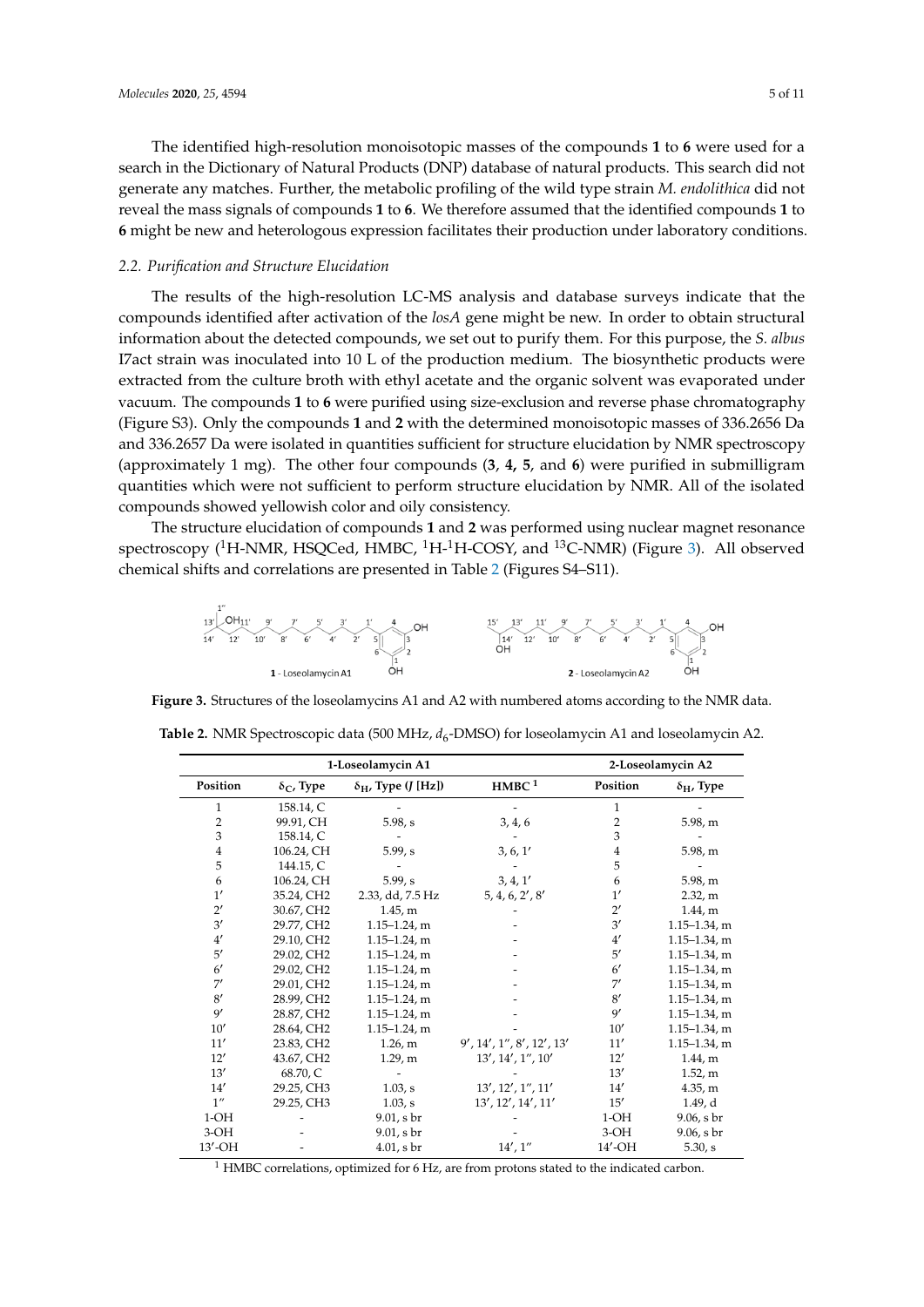The <sup>1</sup>H-NMR spectrum of the most abundant compound **1** in DMSO- $d_6$  showed signals for a 5-substituted *m*-dihydroxyphenol (δ<sub>H</sub> 5.98, s, H-2; δ<sub>H</sub> 5.99, s, 2H, H-4 and H-6; δ<sub>H</sub> 9.01, s, 2H, 1-OH, and 3-OH) as well as for saturated long alkyl chain ( $\delta_H$  1.15–1.30, H-2'-H-12'). The singlet methyl at 1.03 ppm integrating to six protons together with the signal for a tertiary alcohol ( $\delta_C$  68.70, C-13') in the  $^{13}$ C-NMR spectrum gave hint to a terminal isopropyl alcohol moiety indicating a branched fatty alcohol. HMBC correlations (Table [2\)](#page-4-1) supported these findings and led to the structure of the alkylresorcinol 5-(13-hydroxy-13-methyltetradecyl)benzene-1,3-diol, which was named loseolamycin A1 (compound **1**) (Figure [3\)](#page-4-0).

Due to the low amount available, the structure elucidation of compound **2** with the monoisotopic mass of 336.2657 Da is solely based on the  ${}^{1}H$ -NMR and  ${}^{1}H$ -H-COSY experiments and on the calculated molecular formula (Table [2\)](#page-4-1). The obtained signals of the *m*-dihydroxyphenol and the corresponding signals of the alkyl chain are identical to those of **1**. Therefore, the sole difference between loseolamycin A1 and the compound **2** is the terminal group of the fatty alcohol. The chemical shift of the methyl group of compound **2** increased slightly when compared to the dimethyl moiety of loseolamycin A1. Therefore, its signal was then located within the broad fatty acid proton peak between 1.15 and 1.34 ppm, when measured in  $d_6$ -DMSO. To circumvent this problem, a <sup>1</sup>H-NMR and a  ${}^{1}H$ - ${}^{1}H$ -COSY was recorded in CDCl<sub>3</sub>. In the proton spectrum, a clear doublet becomes visible at 1.49 ppm, which shows a correlation in the COSY experiment to the signal of H-14' at 4.35 ppm. The results of the NMR analysis and the observed monoisotopic mass allow for elucidation of compound **2** (5-(14-hydroxypentadecyl)benzene-1,3-diol). The compound **2** was named loseolamycin A2 (Figure [3\)](#page-4-0). The determination of the optical rotation was not possible, because the substance had previously decomposed. The stereochemistry of the secondary alcohol C-14' of loseolamycin A2 remains unsolved.

The compounds **3**, **4**, **5**, and **6** were purified in submilligram quantities which were not sufficient to perform NMR analysis. The determined monoisotopic masses and the calculated molecular formulas indicate that the compounds **3**, **4**, **5**, and **6** differ from loseolamycins A1 and A2 by saturation grade and the length of the alkyl chain (Figure S12).

#### *2.3. Biosynthetic Scheme*

Alkylresorcinols as a product of bacterial type III PKS were mechanistically investigated and described before [\[18\]](#page-9-12). We propose that the activated C16 to C18 hydroxy fatty acids from the precursor pool of *S. albus* Del14 serve as starter units for the biosynthesis of loseolamycins. The type III PKS encoded by the gene *losA* catalyzes the decarboxylative condensation of three malonyl-CoA units with the activated starter unit. The decarboxylative aldol cyclization of the nascent polyketide chain as well as its tautomerism lead to the favorable resorcinol form of the final product (Figure [4\)](#page-5-0) [\[19\]](#page-9-13).

<span id="page-5-0"></span>

**Figure 4.** Proposed biosynthesis exemplarily for loseolamycin A1.

**Bacterial type III PKS are often characterized by the lack of substrate specificity for the fatty acid** starter unit [\[20](#page-9-14)[–22\]](#page-9-15). Such promiscuity of the *losA* product might explain the production of numerous loseolamycin derivatives which differ in the length of their alkyl chain or its saturation state.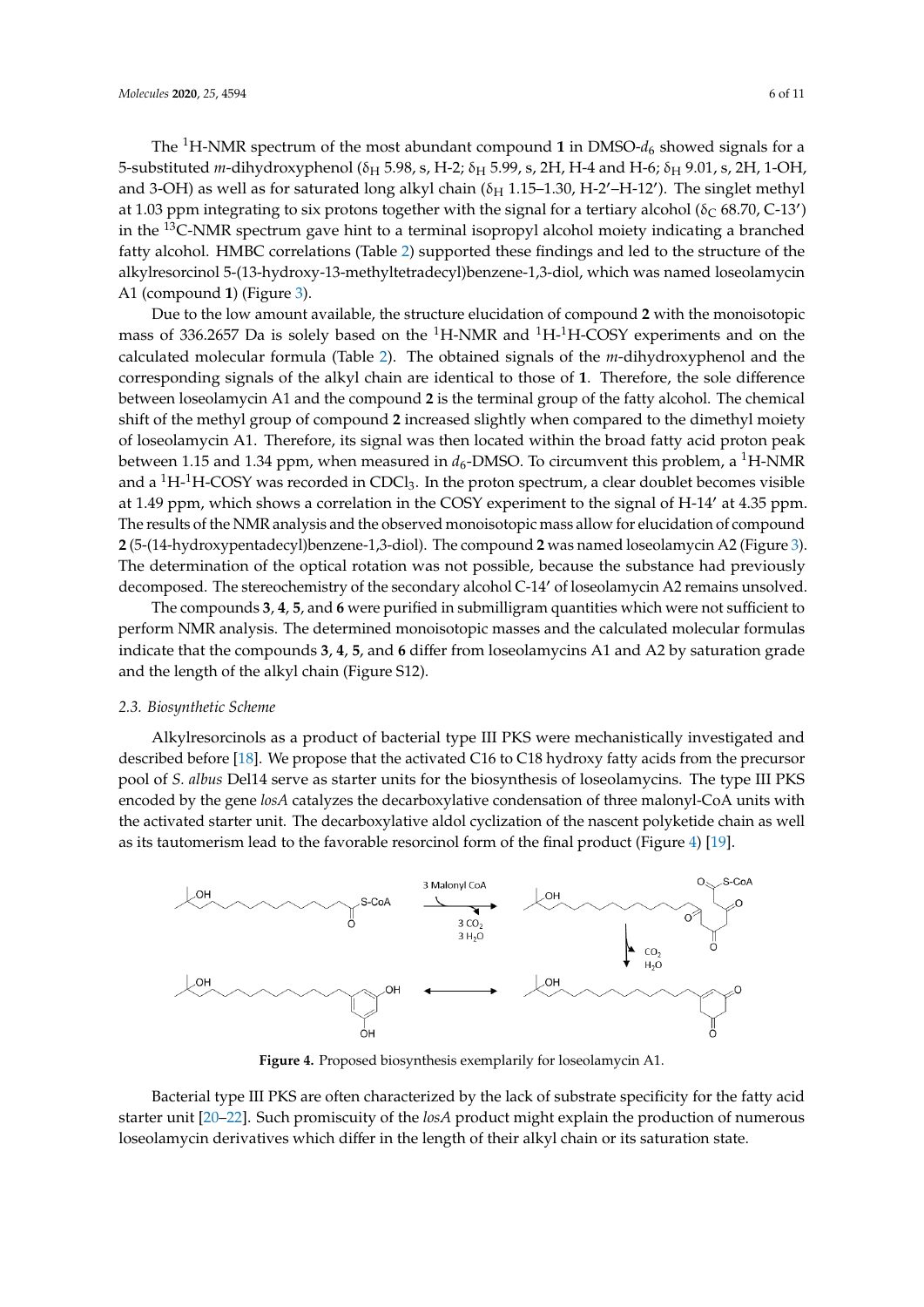#### *2.4. Biological Activity*

Biological activity studies have been performed for the isolated loseolamycins. Agar disc diffusion tests with the test cultures *Escherichia coli*, *Pseudomonas putida*, and *Bacillus subtilis* were carried out to analyze if the compounds possess any antibacterial activity. No growth inhibition of *E. coli* and *P. putida* could be observed, indicating that loseolamycins A1 and A2 are not active against gram-negative bacteria. The compounds successfully inhibited the growth of the gram-positive bacterium *B. subtilis* (Figure S13). Additionally, loseolamycins were tested for herbicidal activity against the weed *Agrostis stolonifera*. Due to insufficient amounts of isolated individual loseolamycins, the prepurified fraction containing a mixture of loseolamycins with loseolamycin A1 as a major compound was used for the bioassay. Loseolamycins reproducibly demonstrated herbicidal activity by suppressing the germination of the *A. stolonifera* seeds (Figure S13). Further experiments are required to assess the activity of single derivatives and to propose a mode of action.

#### **3. Materials and Methods**

#### *3.1. General Experimental Procedures*

The strains, BACs and plasmids used in this work are listed in Table S1. The *Streptomyces* strains *S. albus* Del14, *S. albus* I7, and *S. albus* I7act were grown on soy flour mannitol (MS) agar [\[23\]](#page-9-16) and in liquid tryptic soy broth (TSB; Sigma-Aldrich, St. Louis, MO, USA). Liquid DNPM medium (40 g/L dextrin, 7.5 g/L soytone, 5 g/L baking yeast, and 21 g/L MOPS, pH 6.8 as aqueous solution) was used for metabolite expression. DNPM as solid and liquid medium was used for cultivation of *Micromonospora endolithica*. *Bacillus subtilis*, *Pseudomonas putida*, and *Escherichia coli* strains were cultured in lysogeny broth (LB) medium [\[24\]](#page-9-17). The antibiotics kanamycin, apramycin, ampicillin, and nalidixic acid were added when required. Plant medium was prepared as aqueous solution containing 2.2 g/L Murashige and Skoog and 1.6 g/L Gamborg's B5 plant salts.

#### *3.2. Isolation and Manipulation of DNA*

DNA manipulation, transformation into *E. coli* as well as intergeneric conjugation between *E. coli* and *Streptomyces* were performed according to standard protocols [\[23–](#page-9-16)[25\]](#page-9-18). BAC DNA from the constructed genomic library IG652BAC1-2 of *Micromonospora endolithica* was isolated with the BACMAX™ DNA purification kit (Lucigen, Middleton, WI, USA). Promoter TS61 was inserted on the BAC I7 using Red/ET [\[26\]](#page-10-0). A respective gene cassette from pUC19 plasmid harboring an ampicillin resistance was amplified by PCR. PCR primers 20180710\_02\_fw and 20180710\_02\_rev were constructed with overhang regions complementary to the DNA bases in front of *losA* gene for site specific introduction of the cassette. For control of the successful recombination, restriction mapping as well as sequencing were performed. The restriction enzymes were provided by ThermoFisher Scientific (Waltham, MA, USA) or New England BioLabs NEB (Ipswich, MA, USA) and used as outlined in the instruction manuals.

#### *3.3. Metabolite Extraction*

For metabolite extraction, *Streptomyces* strains were grown in 15 mL of TSB in a 100 mL baffled flask for 1 day, and 1 mL of seed culture was used to inoculate 100 mL of DNPM production medium in a 500 mL baffled flask. Cultures were grown for 7 to 8 days at 28 ◦C and 180 rpm in an Infors multitron shaker (Infors AG, Basel, Switzerland). Metabolites were extracted from the culture supernatant with an equal amount of ethyl acetate, evaporated at 40 ◦C and kept at storage condition at 4 ◦C. The strain *S. albus* I7act was used for 10-L scale and the above described procedures were carried out accordingly using 100 single flasks for main culture.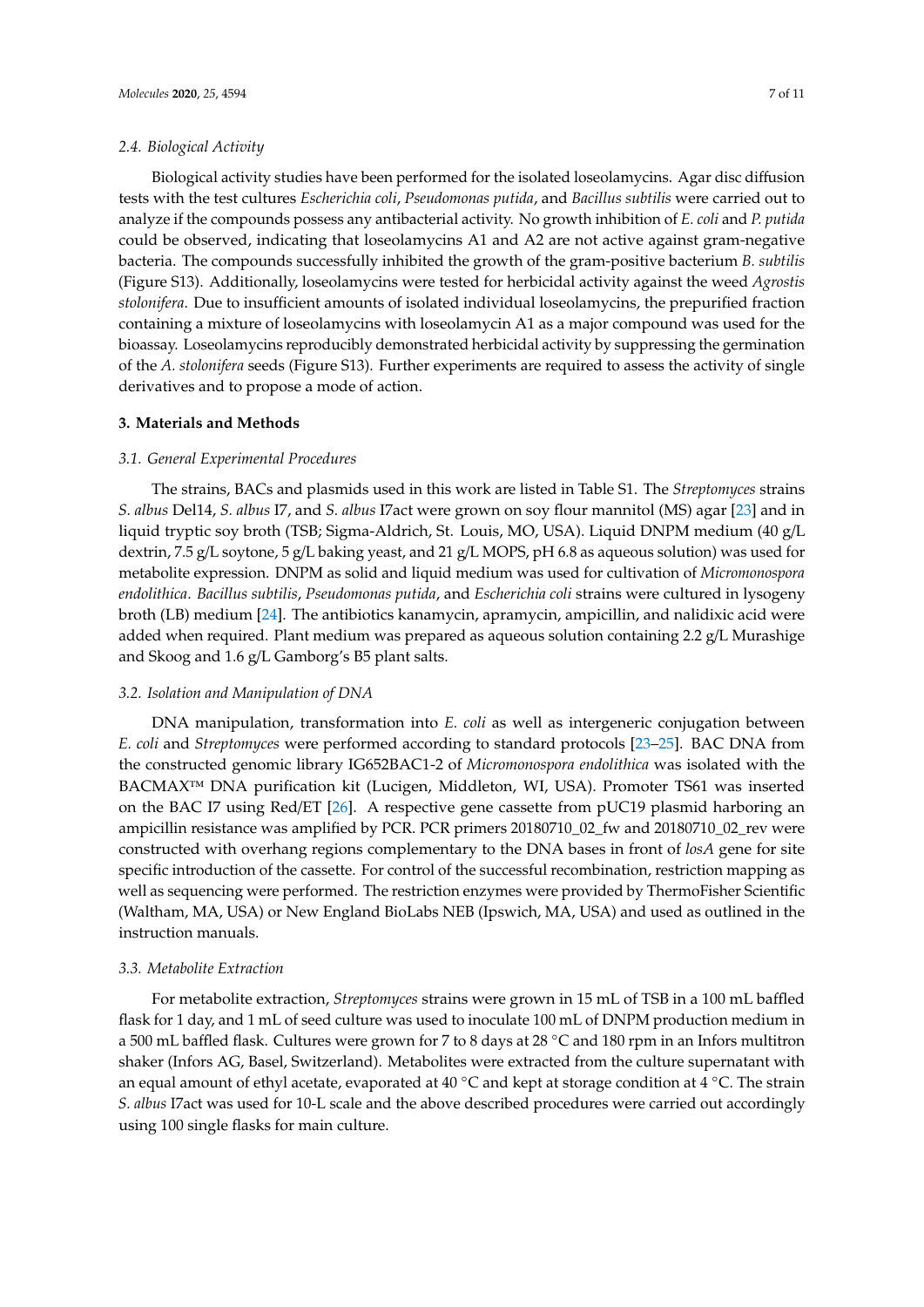#### *3.4. Mass Spectrometry (MS) Metabolite Analysis*

Dry sample extracts were dissolved in methanol prior to MS analysis. Sample compounds were separated on a Dionex Ultimate 3000 UPLC system (ThermoFisher Scientific, Waltham, MA, USA) equipped with an ACQUITY BEH C18 column 1.7  $\mu$ m, 2.1 mm  $\times$  30 or 50 or 100 mm (Waters Corporation, Milford, MA, USA). A linear gradient from hydrophilic to lipophilic mobile phase was run as follows: [A] water + 0.1% formic acid/[B] acetonitrile + 0.1% formic acid, 5% to 95% [B] at flow rate of 0.6 mL/min. Behind the PDA detector, an amaZon speed or LTQ Orbitrap XL mass spectrometer (Bruker, Billerica, MA, USA) were coupled to the system. LTQ Orbitrap XL provides a mass accuracy of 5 ppm. Mass analysis was performed using positive or negative ionization and a mass range selection of *m*/*z* 200 to 2000. In positive mode, loss of water occurs during ionization of most loseolamycin derivatives. Mass data was analyzed using the softwares Compass Data Analysis 4.1 and Xcalibur 3.

#### *3.5. Purification*

The crude extract from the 10-L culture of recombinant strain *S. albus* I7act was dissolved in methanol. Concentrated extract solution was loaded onto a LC column for a first purification step using size exclusion (SEC) as separation mode. The column was packed with a stationary phase of Sephadex-LH20 and run with an isocrate of pure methanol. Eluates were checked on mass spectrometer for content and purity of loseolamycin derivatives and pooled to prepurified loseolamycin fractions. Pooled fractions were dried at 40 °C and stored in the refrigerator at 4 °C. For separation of loseolamycin derivatives, a second chromatographic step was performed. The fraction pool was redissolved in methanol and applied on a reversed phase (RP). An Agilent Infinity 1200 series HPLC system equipped with Synergi<sup>TM</sup> 4 µm Fusion-RP 80 Å 250  $\times$  10 column (phenomenex, Torrance, CA, USA) was used and elution was carried out as follows: linear gradient of [A] water  $+ 0.1\%$  formic acid/[B] acetonitrile + 0.1% formic acid, 50% to 95% [B] in 20 min at flow rate of 4 mL/min and column oven temperature 45 ◦C. Fractions were controlled with HPLC-MS before final pooling to the six pure isolates **1** to **6**.

#### *3.6. Nuclear Magnetic Resonance (NMR) Spectroscopy*

The isolated compounds were dissolved in 300  $\mu$ L deuterated solvent (DMSO- $d_6$ , MEOD- $d_4$ , CDCl<sub>3</sub>) and measured in a corresponding 5-mm Shigemi-tube (DEUTERO GmbH, Kastellaun, Germany). NMR data  $(^1H$ , HH-COSY; TOCSY; HMBC, HSQC,  $^{13}$ C) were acquired with standard pulse programs on either a Bruker Ascend 700 spectrometer equipped with a 5-mm TXA Cryoprobe at 300K or a Bruker Avance 500 spectrometer equipped with a 5-mm BBO Probe (Bruker BioSpin GmbH, Rheinstetten, Germany). Bruker TopSpin 3.5a software was used for the evaluation of NMR results.

#### *3.7. Activity Testing*

For testing of antibacterial activity, filter discs were impregnated with methanolic solutions of pure loseolamycins A1 and A2 and dried for 20 min. Meanwhile a concentrated cell suspension of each *E. coli*, *B. subtilis* and *P. putida*, was mixed with 1 mL of LB soft agar and poured onto a thin LB agar plate. The dried filter discs were placed onto the prepared plates and incubated at 29 °C for 15 h. Visual evaluation of the inhibition zone was performed against a methanol negative control which was processed as described before for the sample disc.

The herbicidal activity assay against the weed *A. stolonifera* was performed in 96-well plates. Serial dilutions of the sample containing loseolamycins were performed in the plant medium reducing the concentration of the compound by a factor of 0.5 each. 10 seeds of the test plant were put in each well containing 195 µL of medium and cultivated in a greenhouse with fluorescent light for 6 days at room temperature. As a control, dilutions of methanol in plant medium were used. The number of germinated seedlings was determined by visual analysis.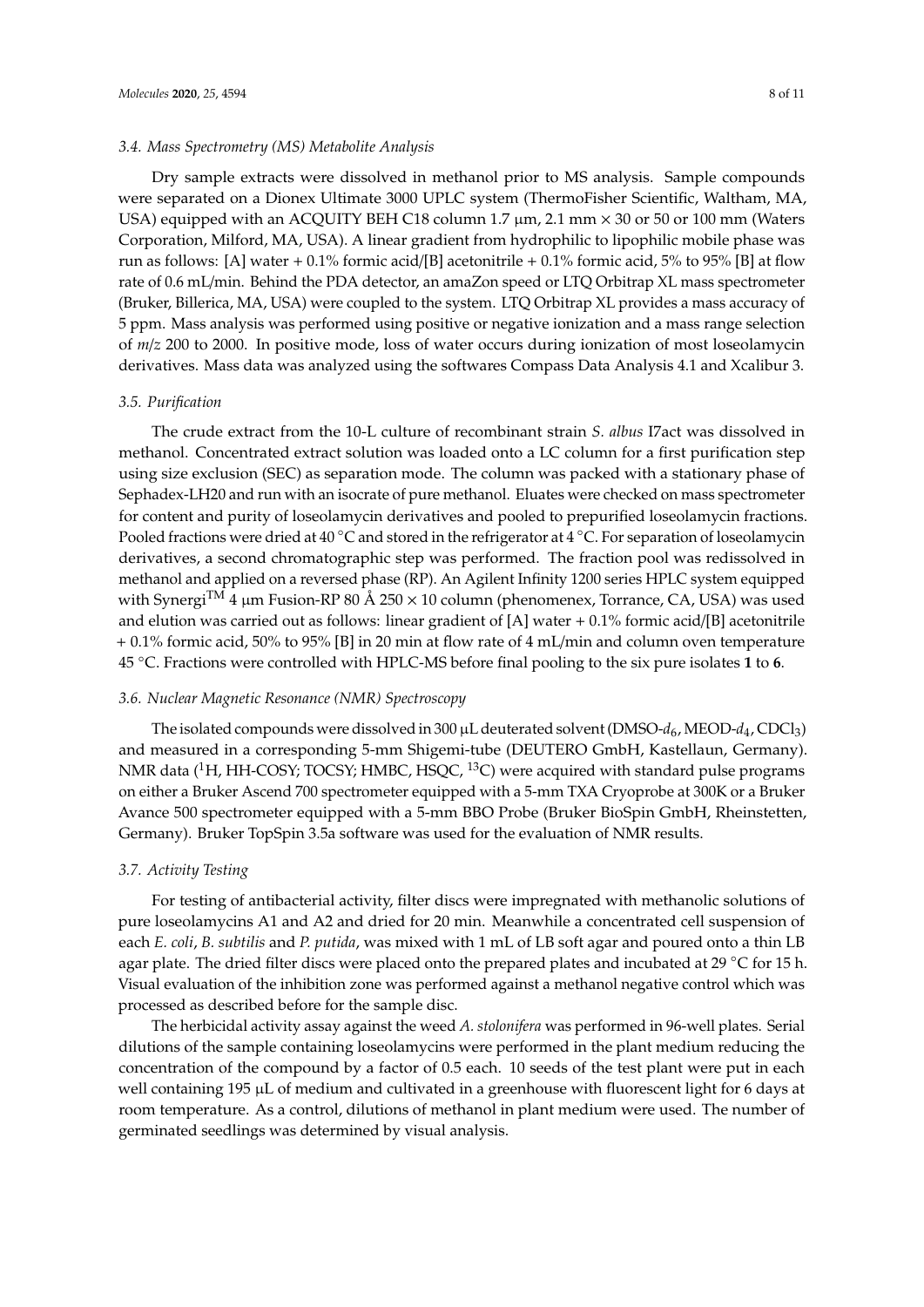#### *3.8. Genome Mining and Bioinformatic Analysis*

The genome of *M. endolithica* was screened for secondary metabolite biosynthetic gene clusters using the antiSMASH online tool (https://[antismash.secondarymetabolites.org](https://antismash.secondarymetabolites.org/#!/start)/#!/start) [\[13\]](#page-9-7). Analysis of genetic data was performed using the Geneious software, version 11.0.3 [\[27\]](#page-10-1). The genomic sequence of BAC I7 was deposited in GenBank under accession number MT904273. For dereplication, the Dictionary of Natural Products (DNP) 28.1 was used as database of known natural products.

# **4. Conclusions**

The production of secondary metabolites from actinobacteria strongly depends on the bacterial needs and many gene clusters remain silent under laboratory working conditions. Heterologous expression of a promoter activated type III PKS gene of *Micromonospora endolithica* facilitated the production of structurally new bacterial alkylresorcinols that we called loseolamycins. Unusual hydroxylated C16 to C18 fatty acids from the host's primary metabolism are utilized as starter units. The here isolated loseolamycins add further structural diversity to the class of alkylresorcinols. Furthermore, the new compounds exhibit herbicidal and antibacterial activity that might drive future research efforts.

**Supplementary Materials:** The following are available online: Figure S1: UV/Vis spectrum of loseolamycin A1. Figure S2: Mass spectra of loseolamycins. Figure S3: Purity of the isolated loseolamycin derivatives. Figure S4: <sup>1</sup>H-NMR spectrum (500 MHz, DMSO- $d_6$ ) of loseolamycin A1. Figure S5: <sup>1</sup>H-<sup>1</sup>H-COSY spectrum (500 MHz, DMSO-*d*<sup>6</sup> ) of loseolamycin A1. Figure S6: HSQC-spectrum (500 MHz; 125 MHz, DMSO-*d*<sup>6</sup> ) of loseolamycin A1. Figure S7: HMBC-spectrum (500 MHz; 125 MHz, DMSO- $d_6$ ) of loseolamycin A1. Figure S8: <sup>13</sup>C-spectrum (125 MHz, DMSO- $d_6$ ) of loseolamycin A1. Figure S9: <sup>1</sup>H-NMR spectrum (500 MHz, DMSO- $d_6$ ) of loseolamycin A2. Figure S10: <sup>1</sup>H-NMR spectrum (500 MHz, CDCl<sub>3</sub>) of loseolamycin A2. Figure S11: <sup>1</sup>H-<sup>1</sup>H-COSY (500 MHz, CDCl<sup>3</sup> ) of loseolamycin A2. Figure S12: Proposed structures of loseolamycins B1, B2, C and D based on MS/MS experiments. Figure S13: Antibacterial and herbicidal activity of loseolamycins. Table S1: Organisms, BACs, plasmids and primer used in this work.

**Author Contributions:** Except from NMR and herbicidal activity assay, all experiments were designed and evaluated by C.L., M.M. and A.L. and practical work carried out by C.L. NMR experiments were set up, performed, and evaluated by N.G. and data reviewed by J.Z. The herbicidal activity assays were performed and evaluated by A.P. and reviewed by C.L. The manuscript was drafted by C.L., M.M. and N.G. All authors have read and agreed to the published version of the manuscript.

**Funding:** This research has received funding from BMBF under Grant MyBio (FKZ 031B0344B).

**Acknowledgments:** The authors thank BASF SE Ludwigshafen, Germany, for supply of the strain *M. endolithica* LU17765, its DNA sequence as well as the BAC library. NMR measurements were supported by Helmholtz Institute for Pharmaceutical Research Saarland, Saarbruecken, Germany (HIPS).

**Conflicts of Interest:** The authors declare no conflict of interest.

## **References**

- <span id="page-8-0"></span>1. Newman, D.J.; Cragg, G.M. Natural Products as Sources of New Drugs over the Nearly Four Decades from 01/1981 to 09/2019. *J. Nat. Prod.* **2020**, *83*, 770–803. [\[CrossRef\]](http://dx.doi.org/10.1021/acs.jnatprod.9b01285) [\[PubMed\]](http://www.ncbi.nlm.nih.gov/pubmed/32162523)
- <span id="page-8-1"></span>2. Shen, B. A New Golden Age of Natural Products Drug Discovery. *Cell* **2015**, *163*, 1297–1300. [\[CrossRef\]](http://dx.doi.org/10.1016/j.cell.2015.11.031) [\[PubMed\]](http://www.ncbi.nlm.nih.gov/pubmed/26638061)
- <span id="page-8-2"></span>3. Myronovskyi, M.; Rosenkränzer, B.; Stierhof, M.; Petzke, L.; Seiser, T.; Luzhetskyy, A. Identification and Heterologous Expression of the Albucidin Gene Cluster from the Marine Strain Streptomyces Albus Subsp. Chlorinus NRRL B-24108. *Microorganisms* **2020**, *8*, 237. [\[CrossRef\]](http://dx.doi.org/10.3390/microorganisms8020237) [\[PubMed\]](http://www.ncbi.nlm.nih.gov/pubmed/32050690)
- 4. Keller, L.; Plaza, A.; Dubiella, C.; Groll, M.; Kaiser, M.; Müller, R. Macyranones: Structure, Biosynthesis, and Binding Mode of an Unprecedented Epoxyketone that Targets the 20S Proteasome. *J. Am. Chem. Soc.* **2015**, *137*, 8121–8130. [\[CrossRef\]](http://dx.doi.org/10.1021/jacs.5b03833) [\[PubMed\]](http://www.ncbi.nlm.nih.gov/pubmed/26050527)
- <span id="page-8-3"></span>5. Daum, M.; Peintner, I.; Linnenbrink, A.; Frerich, A.; Weber, M.; Paululat, T.; Bechthold, A. Organisation of the Biosynthetic Gene Cluster and Tailoring Enzymes in the Biosynthesis of the Tetracyclic Quinone Glycoside Antibiotic Polyketomycin. *ChemBioChem* **2009**, *10*, 1073–1083. [\[CrossRef\]](http://dx.doi.org/10.1002/cbic.200800823)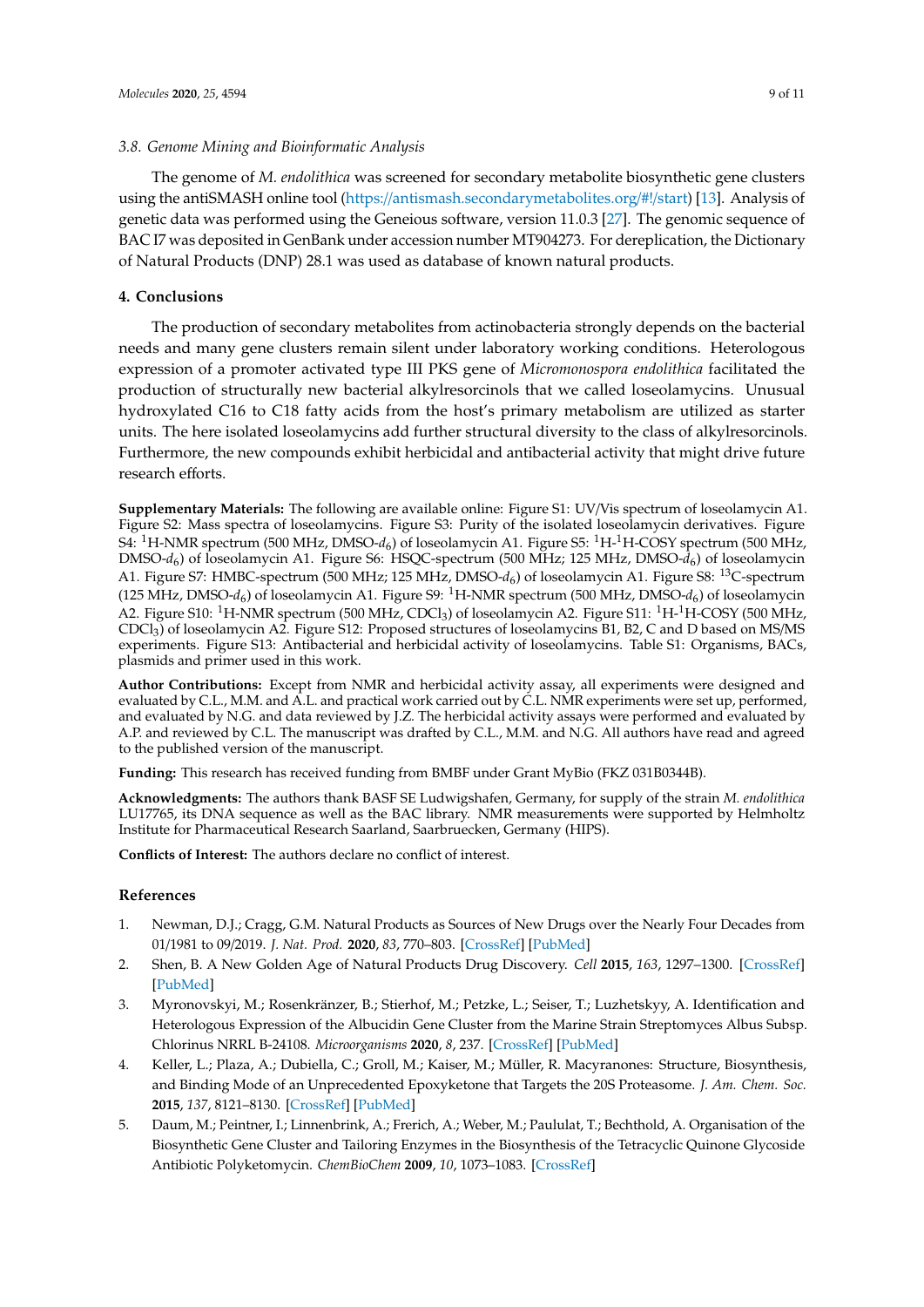- <span id="page-9-0"></span>6. Baltz, R.H. Marcel Faber Roundtable: Is our antibiotic pipeline unproductive because of starvation, constipation or lack of inspiration? *J. Ind. Microbiol. Biotechnol.* **2006**, *33*, 507–513. [\[CrossRef\]](http://dx.doi.org/10.1007/s10295-005-0077-9)
- <span id="page-9-1"></span>7. Harvey, A.L.; Edrada-Ebel, R.; Quinn, R.J. The re-emergence of natural products for drug discovery in the genomics era. *Nat. Rev. Drug Discov.* **2015**, *14*, 111–129. [\[CrossRef\]](http://dx.doi.org/10.1038/nrd4510)
- <span id="page-9-2"></span>8. Newman, D. Screening and identification of novel biologically active natural compounds. *F1000Research* **2017**, *6*, 783. [\[CrossRef\]](http://dx.doi.org/10.12688/f1000research.11221.1)
- <span id="page-9-3"></span>9. Luo, Y.; Cobb, R.E.; Zhao, H. Recent advances in natural product discovery. *Curr. Opin. Biotechnol.* **2014**, *30*, 230–237. [\[CrossRef\]](http://dx.doi.org/10.1016/j.copbio.2014.09.002)
- <span id="page-9-4"></span>10. Zarins-Tutt, J.S.; Barberi, T.T.; Gao, H.; Mearns-Spragg, A.; Zhang, L.; Newman, D.J.; Goss, R.J.M. Prospecting for new bacterial metabolites: A glossary of approaches for inducing, activating and upregulating the biosynthesis of bacterial cryptic or silent natural products. *Nat. Prod. Rep.* **2016**, *33*, 54–72. [\[CrossRef\]](http://dx.doi.org/10.1039/C5NP00111K)
- <span id="page-9-5"></span>11. Baltz, R.H. Renaissance in antibacterial discovery from actinomycetes. *Curr. Opin. Pharmacol.* **2008**, *8*, 557–563. [\[CrossRef\]](http://dx.doi.org/10.1016/j.coph.2008.04.008)
- <span id="page-9-6"></span>12. Myronovskyi, M.; Luzhetskyy, A. Heterologous production of small molecules in the optimized Streptomyces hosts. *Nat. Prod. Rep.* **2019**, *36*, 1281–1294. [\[CrossRef\]](http://dx.doi.org/10.1039/C9NP00023B) [\[PubMed\]](http://www.ncbi.nlm.nih.gov/pubmed/31453623)
- <span id="page-9-7"></span>13. Medema, M.H.; Blin, K.; Cimermancic, P.; De Jager, V.; Zakrzewski, P.; Fischbach, M.A.; Weber, T.; Takano, E.; Breitling, R. antiSMASH: Rapid identification, annotation and analysis of secondary metabolite biosynthesis gene clusters in bacterial and fungal genome sequences. *Nucleic Acids Res.* **2011**, *39*, W339–W346. [\[CrossRef\]](http://dx.doi.org/10.1093/nar/gkr466) [\[PubMed\]](http://www.ncbi.nlm.nih.gov/pubmed/21672958)
- <span id="page-9-8"></span>14. Altschul, S.F.; Gish, W.; Miller, W.; Myers, E.W.; Lipman, D.J. Basic local alignment search tool. *J. Mol. Biol.* **1990**, *215*, 403–410. [\[CrossRef\]](http://dx.doi.org/10.1016/S0022-2836(05)80360-2)
- <span id="page-9-9"></span>15. Myronovskyi, M.; Rosenkränzer, B.; Nadmid, S.; Pujic, P.; Normand, P.; Luzhetskyy, A. Generation of a cluster-free Streptomyces albus chassis strains for improved heterologous expression of secondary metabolite clusters. *Metab. Eng.* **2018**, *49*, 316–324. [\[CrossRef\]](http://dx.doi.org/10.1016/j.ymben.2018.09.004)
- <span id="page-9-10"></span>16. Olano, C.; García, I.; González, A.; Rodriguez, M.; Rozas, D.; Rubio, J.; Sánchez-Hidalgo, M.; Braña, A.F.; Méndez, C.; Salas, J.A. Activation and identification of five clusters for secondary metabolites in Streptomyces albus J1074. *Microb. Biotechnol.* **2014**, *7*, 242–256. [\[CrossRef\]](http://dx.doi.org/10.1111/1751-7915.12116) [\[PubMed\]](http://www.ncbi.nlm.nih.gov/pubmed/24593309)
- <span id="page-9-11"></span>17. Siegl, T.; Tokovenko, B.; Myronovskyi, M.; Luzhetskyy, A. Design, construction and characterisation of a synthetic promoter library for fine-tuned gene expression in actinomycetes. *Metab. Eng.* **2013**, *19*, 98–106. [\[CrossRef\]](http://dx.doi.org/10.1016/j.ymben.2013.07.006) [\[PubMed\]](http://www.ncbi.nlm.nih.gov/pubmed/23876413)
- <span id="page-9-12"></span>18. Yu, D.; Xu, F.; Zeng, J.; Zhan, J. Type III polyketide synthases in natural product biosynthesis. *IUBMB Life* **2012**, *64*, 285–295. [\[CrossRef\]](http://dx.doi.org/10.1002/iub.1005) [\[PubMed\]](http://www.ncbi.nlm.nih.gov/pubmed/22362498)
- <span id="page-9-13"></span>19. Funa, N.; Awakawa, T.; Horinouchi, S. Pentaketide Resorcylic Acid Synthesis by Type III Polyketide Synthase from *Neurospora crassa*. *J. Biol. Chem.* **2007**, *282*, 14476–14481. [\[CrossRef\]](http://dx.doi.org/10.1074/jbc.M701239200)
- <span id="page-9-14"></span>20. Awakawa, T.; Fujita, N.; Hayakawa, M.; Ohnishi, Y.; Horinouchi, S. Characterization of the Biosynthesis Gene Cluster for Alkyl-O-Dihydrogeranyl-Methoxyhydroquinones in Actinoplanes missouriensis. *ChemBioChem* **2011**, *12*, 439–448. [\[CrossRef\]](http://dx.doi.org/10.1002/cbic.201000628)
- 21. Funabashi, M.; Funa, N.; Horinouchi, S. Phenolic Lipids Synthesized by Type III Polyketide Synthase Confer Penicillin Resistance on *Streptomyces griseus*. *J. Biol. Chem.* **2008**, *283*, 13983–13991. [\[CrossRef\]](http://dx.doi.org/10.1074/jbc.M710461200) [\[PubMed\]](http://www.ncbi.nlm.nih.gov/pubmed/18364359)
- <span id="page-9-15"></span>22. Funa, N.; Ozawa, H.; Hirata, A.; Horinouchi, S. Phenolic lipid synthesis by type III polyketide synthases is essential for cyst formation in *Azotobacter vinelandii*. *Proc. Natl. Acad. Sci. USA* **2006**, *103*, 6356–6361. [\[CrossRef\]](http://dx.doi.org/10.1073/pnas.0511227103) [\[PubMed\]](http://www.ncbi.nlm.nih.gov/pubmed/16597676)
- <span id="page-9-16"></span>23. Kieser, T.; Bibb, M.J.; Buttner, M.J.; Chater, K.F.; Hopwood, D.A. *Practical Streptomyces Genetics*; John Innes Foundation: Norwich, UK, 2000.
- <span id="page-9-17"></span>24. Green, M.R.; Sambrook, J. *Molecular Cloning: A Laboratory Manual*, 4th ed.; Cold Spring Harbor Laboratory Press: Cold Spring Harbor, NY, USA, 2012.
- <span id="page-9-18"></span>25. Rebets, Y.; Kormanec, J.; Luzhetskyy, A.; Bernaerts, K.; Anné, J. Cloning and Expression of Metagenomic DNA in Streptomyces lividans and Subsequent Fermentation for Optimized Production. *Methods Mol. Biol.* **2016**, *1539*, 99–144. [\[CrossRef\]](http://dx.doi.org/10.1007/978-1-4939-6691-2_8)